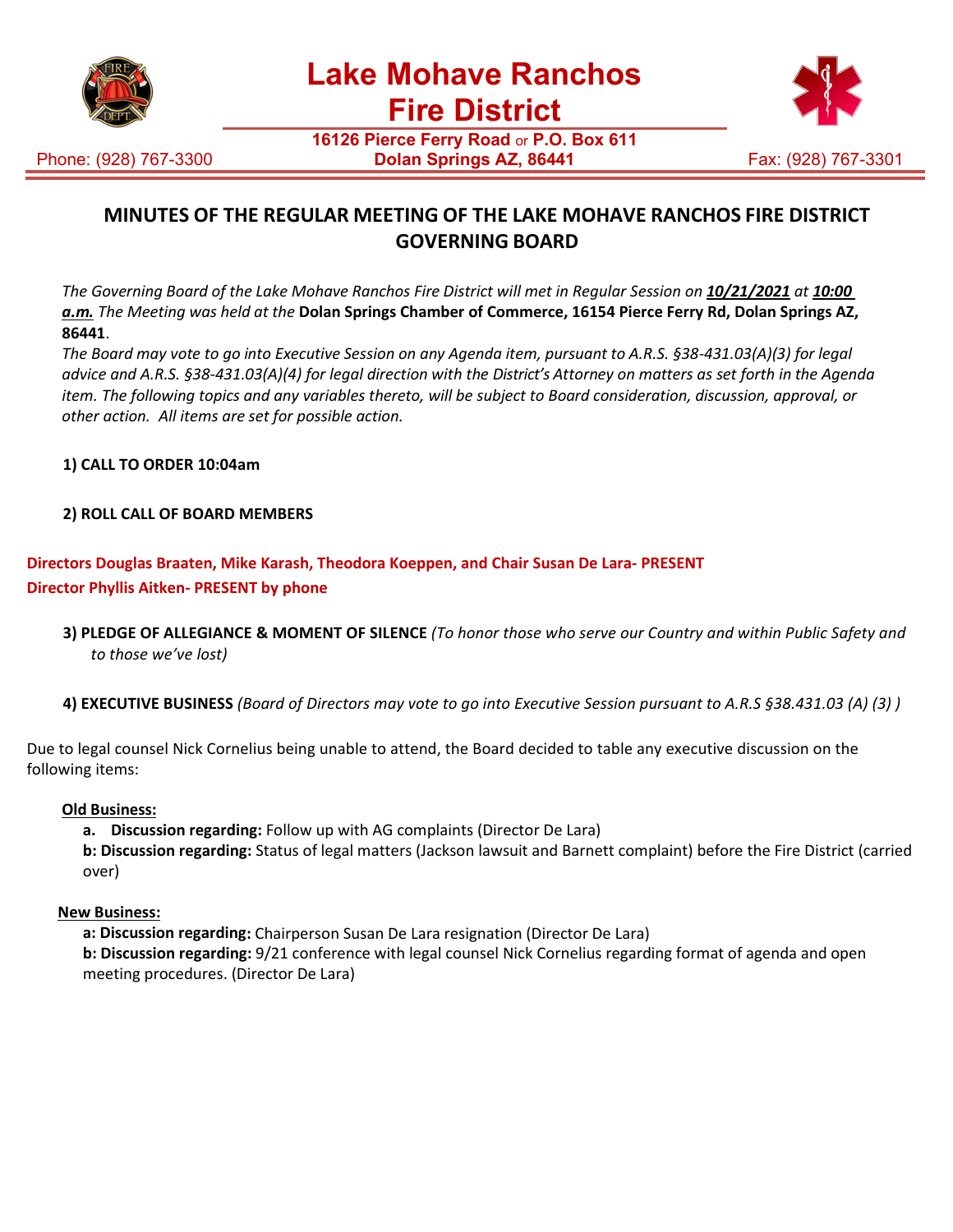#### **5) MINUTES**

Motion to accept September 16<sup>th</sup>, 2021 regular minutes as presented: Director Braaten **Seconded: Director Karash Vote: Directors Aitken, Braaten, Karash, Koeppen, and Chair De Lara- AYE**

**Motion to accept September 16th, 2021 executive minutes as presented: Director Karash Seconded: Director Braaten Vote: Directors Aitken, Braaten, Karash, Koeppen, and Chair De Lara- AYE**

#### **6) REPORTS**

#### **a. Financial Report**

Gabe Buldra of James Vincent Group called into the meeting to give his financial presentation for the month of September.

Total revenue for the month of September is 111K, which is under budget by 25K. Tax revenue is 16K, which is under budget by 78K. Tax collection has been lagging, which has resulted in this discrepancy.

Non-tax revenue is at 95K, which is over budget by 53K. Breaking this down, the District's ambulance revenue is over budget by 12.5K, and Wildland revenue is over by 39.5K. Mr. Buldra said that these numbers are good to see. Also, at this time, the District is still waiting on the state of Arizona to issue the funds for the latest Wildland deployment that the District participated in.

Total expenses for September totaled 120K, which is over budget by 49K. This includes vehicle fuel which is over budget by nearly 4K, and vehicle maintenance which is over by 9K. Overtime wages and wildland are over budget by 34K. Mr. Buldra told the Board that this was driven by Wildland deployments and that the revenue generated from these assignments outweighs the costs. These numbers are not of concern.

Year to date, the District's total revenue currently sits at 440K, which is 191K over budget. Much of this is due to SCBA Grant income of 201.5K.

Year to date, the District's total expenses are 525K, which is currently 266K over budget. 200K of this figure is because of the Grant, while the remaining 66K can be attributed to Wildland deployments and maintenance on vehicles and stations.

Mr. Buldra recommended that some of the older apparatus that the District is using be replaced. Fire Chief Bonnee explained that the ambulance manufactured by Ford is taking up much of the vehicle repair expenses. Due to how Ford disallows some critical changes from being made to their vehicles, Bonnee suggested the District look at other auto manufacturers. The District currently owes between 98 to 100K on this ambulance, and Bonnee is confident that because of the year and mileage the District will be able to recoup that amount on a sale.

Director Koeppen had questions about some of the figures in Mr. Buldra's report and wanted clarification. For instance, the reason the District is currently over on grant expenses is because when the budget was drafted, it was in hopes that expenses related to the grant would be completed before the start of the new fiscal year. Unfortunately, that did not happen.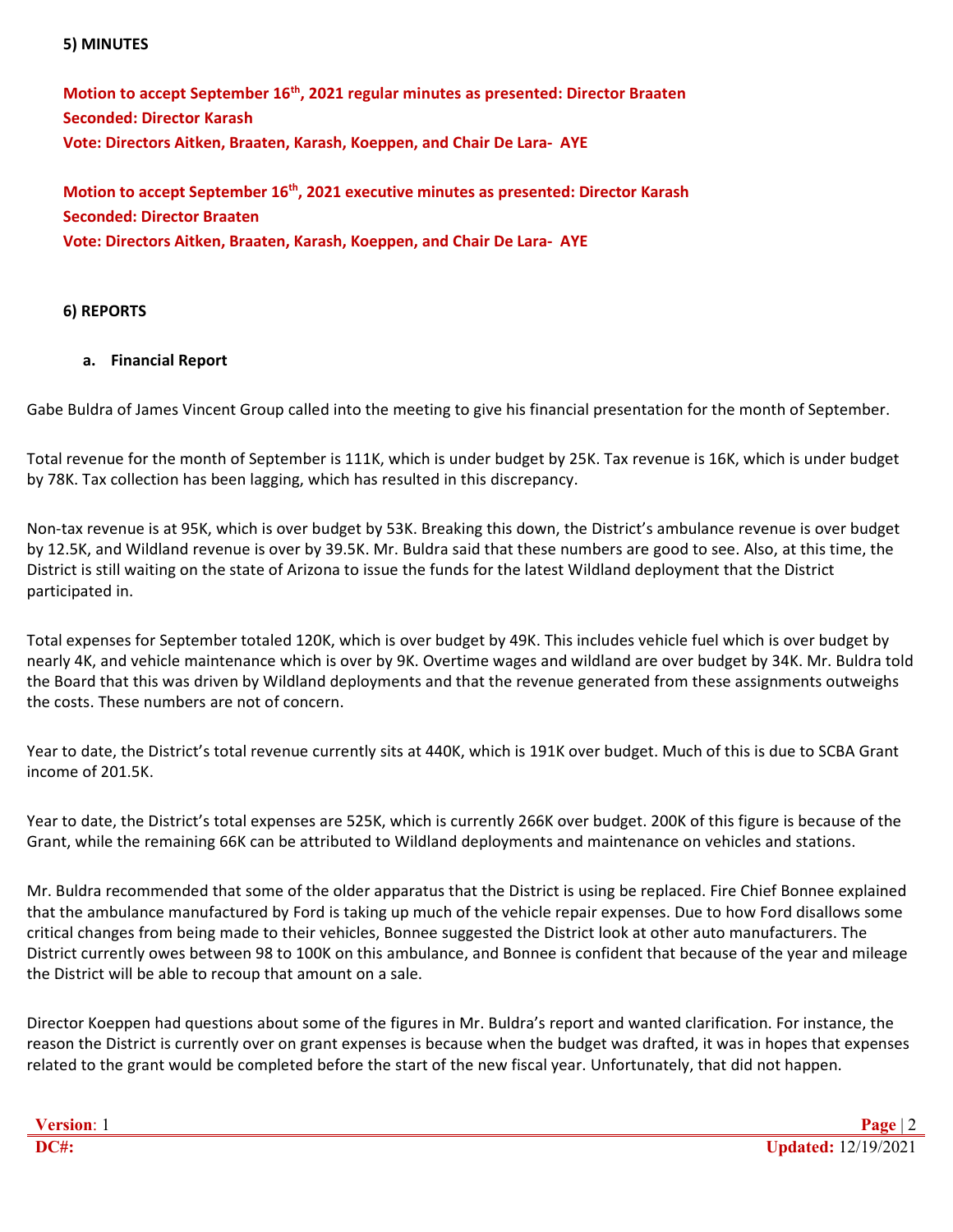Mr. Buldra also addressed a question about overtime wages and wildland. Mr. Buldra told the Board that the District pays for everything upfront and is then reimbursed by the State of Arizona. The State created a surplus fund for the purpose of reimbursing personnel costs as quickly as possible.

#### **Motion to accept financials as presented by Gabe Buldra of James Vincent Group: Director Koeppen Seconded: Director Karash Vote: Directors Aitken, Braaten, Karash, Koeppen, and Chair De Lara- AYE**

### **b. Chief Report**

Fire Chief Bonnee opened his report by telling the Board that to date, the District has responded to over 900 calls since the beginning of 2021. October of last year, the District was at 680. Bonnee said that is a large reason why there is an overage in the budget for fuel expenses. The apparatus are very expensive to run and the local Chevron stations are currently charging over \$4 a gallon.

### **Run Report:**

AMR Transports: 0 Med Calls: 91 Dolan Transports: 78 Dolan Refusals: 8 Dolan Public Assists: 2 Fire Calls: 22 Mutual Aid Calls: 0 HWY 93 Calls: 21 Meadview Calls: 12 Meadview Transports: 9 Meadview Refusals: 1 Meadview Public Assists: 2

Meadview Coverage Days: 14

**District Properties:** The District is still waiting on the final supplies needed for the renovations and repairs inside Station 43 in Meadview. However, the refrigerator inside 43 did go out recently. That is being looked into for replacement.

**Projects in the Works**: The District did not win the AFG grant for the new fire truck. However, the next grant opens in November. The contact with the District's grant writers ends on October 31<sup>st</sup> and the Fire Chief advised the Board that this service has won the District 3 out of 5 grants that were applied for since bringing them in.

The new cascade system for filling air tanks has been delivered and set up at Station 41. We are still waiting for a technician from United Fire to come and test the system before it can be put into service.

One quote for a generator has been obtained and the Fire Chief is waiting on others.

Lastly, the District is organizing a Trunk or Treat at Stations 41 and 43 for Halloween. The dates are Wednesday the 27<sup>th</sup> at Station 41 and Friday the 29<sup>th</sup> at Station 43. There is an open invitation for people to bring their vehicles and participate. The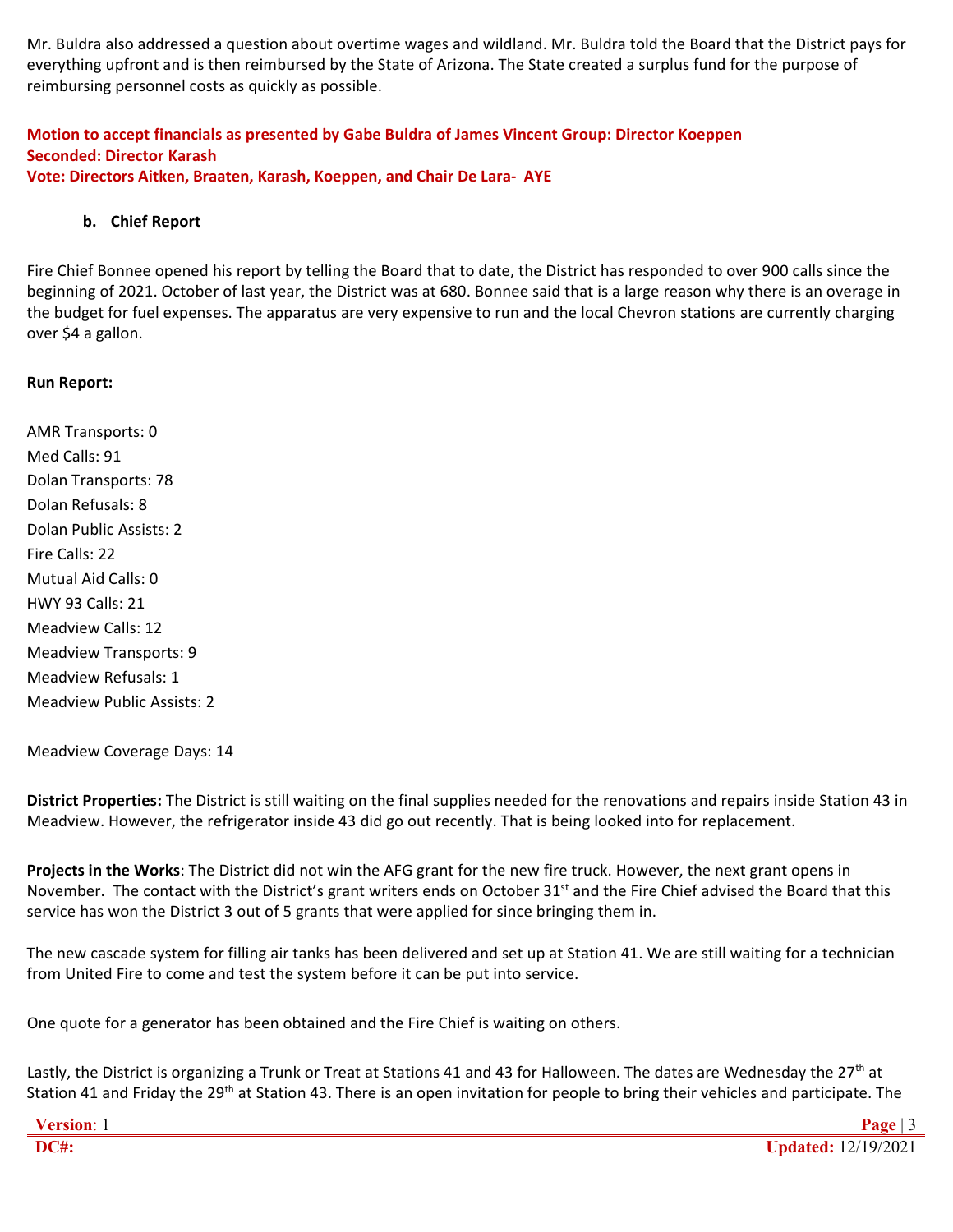District is also accepting donations of decorations and candy for the events.

#### **c. Admin Report**

No admin report for the month of October

### **d. Technical Committee Report**

No technical committee report for the month of October

#### **7) REGULAR SESSION**

**Old Business:**

- **a) Discussion and possible action:** Legal considerations regarding the Fire District (carried over)
- **b) Discussion and possible action**: Purchase of station generator for emergencies (Fire Chief Bonnee)
- **c) Discussion and possible action:** Fuel supply for the Fire District (Fire Chief Bonnee)
- **d) Discussion and possible action:** Repairs at Station 43 (Fire Chief Bonnee)

No discussion or actions requested for any items under Old Business.

#### **New Business:**

**a) Discussion and possible action:** Resignation of Board Chairperson Director Susan DeLara (Director De Lara)

Chair De Lara informed the Board of her intent to resign. She has submitted her resignation letter to both the Fire Chief and the attorney Nick Cornelius. She expressed sorrow at her leaving but stated that she feels that the District is back on track and functioning well.

The announcement of a new Board director opening has already been posted to the LMRFD website and Facebook page, as well as an ad in the Kingman Daily Miner. Any interested parties may come into Station 41 for an application or download and print one online from the District website. Applications will be accepted until October 28th.

#### **Motion to accept the resignation of Susan De Lara, effective October 29th: Director Aitken Seconded: Director Braaten Vote: Directors Aitken, Braaten, Karash, Koeppen, and Chair De Lara- AYE**

**b) Discussion regarding:** 9/21 conference with legal counsel Nick Cornelius regarding format of agenda and open meeting procedures. (Director De Lara) Move to next month

Tabled until the attorney Nick Cornelius can attend and participate.

### **c) Discussion and possible action**: Increasing the efficiency of Board meetings (Director De Lara)

Chair De Lara said that starting next month, a consent agenda will be done for the LMRFD reports, including the financials, minutes, chief report, admin report, and technical committee report. As materials will be sent out prior to the meetings, if the Board wishes any discussion on anything in the reports, then they may tell the admin staff and their items will be added to the agenda for discussion.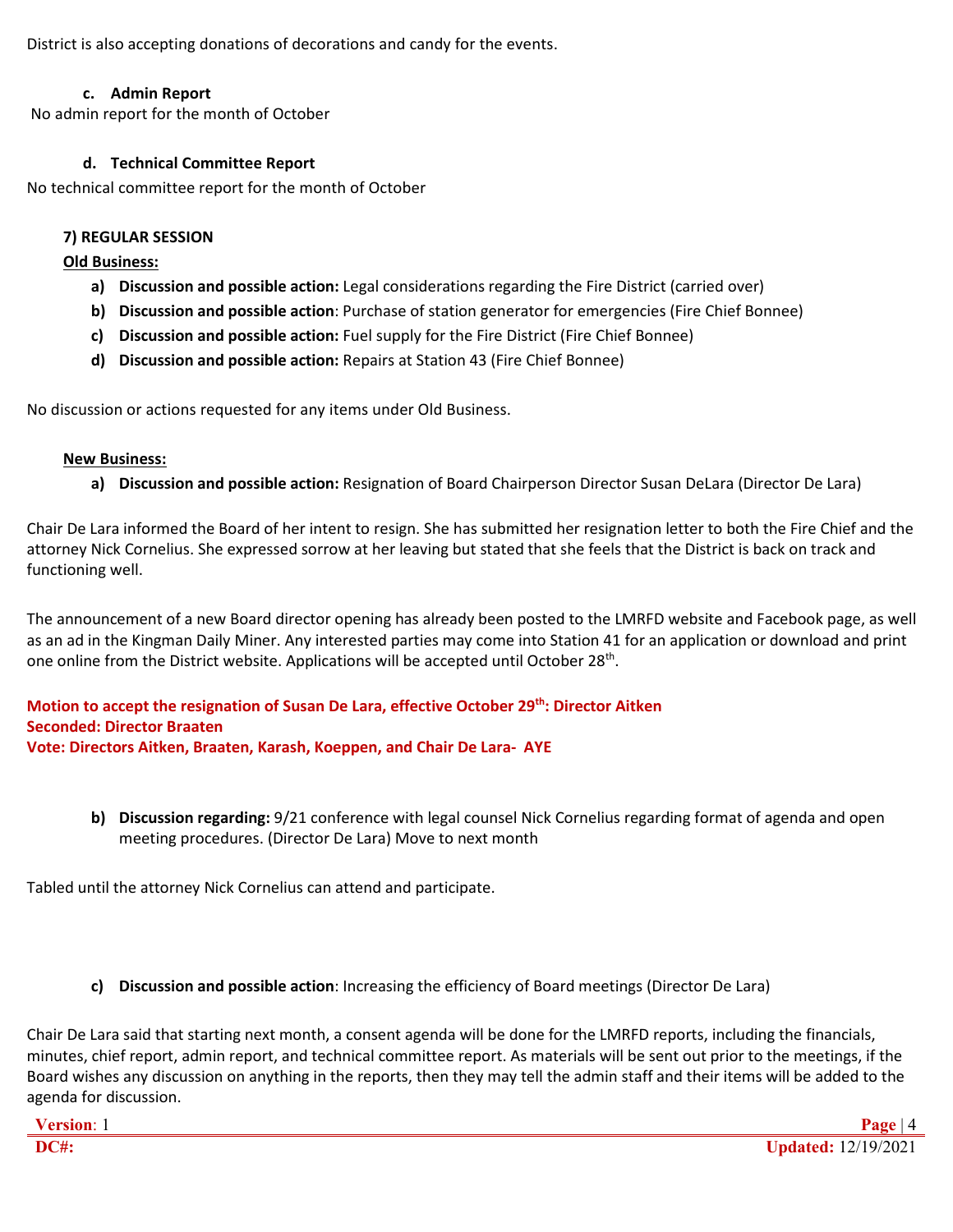**d) Discussion and possible action:** Changing board meeting dates (Director De Lara)

Chair De Lara told the Board that they should consider what meeting times and dates would be best for the upcoming year. She said that there are members of the public that wish to attend and cannot due to the current meeting schedule.

Director Aitken warned the Board that if the meetings happen earlier in the month, then Mr. Buldra may not be able to have the financials completed on time.

Further discussion has been tabled for an upcoming meeting.

**e) Discussion and possible action:** Updated social media training for district employees and board members (Director De Lara)

Chair De Lara explained to the Board that it may be a good idea for staff and Board members to take social media training. Both Gardners of the admin staff explained that although there is already a policy in place for mishandling social media, the training would add a layer of protection for everyone. What is posted online might seem okay, but truly is not.

Director Aitken suggested the item be tabled until more information is available. She also suggested thinking about appointing a Public Information Officer.

**f) Discussion and possible action:** The need for a better conference system to allow remote attendees into the meeting. (Chief Bonnee)

Fire Chief Bonnee told the Board that the admin staff is working on a better conference system for remote attendees. No action required.

8) CALL to the PUBLIC. (The Fire District Board is not permitted to discuss or take action on any item(s) that are not on the *Agenda that are raised in the call to the public. However, individual Board Members may be permitted to respond to criticism directed to them. Otherwise, the Board may direct that staff review the matter or that the matter be placed on a future agenda. The Fire District Board cannot discuss or take legal action on any issue raised during the Call to the Public due to restriction of the Opening Meeting Law).*

Charlotte Kiffer, DSCC Board member: Wanted to thank LMRFD for their participation in Dolan Days and their help with prepping the event.

Charlotte Kiffer, Dolan Springs resident: She thanked the Board and Fire Chief for making the District what it is today. She expressed that she is proud of what LMRFD is giving to the community, including Meadview. She told the Board that there is to be a potluck at the Dolan Springs Community Council between 4-6pm on Saturday for De Lara.

### **9) CONSIDERATION OF FUTURE AGENDA ITEMS.**

*Specified tabled items will move to following month's Regular Meeting, unless noted otherwise and/or pending additional information.*

There was a property annexation request that failed to make it on the agenda for the October regular meeting. The grant writer will also need to be reapproved. A special meeting will be held next Wednesday, October 27<sup>th</sup>, at 11 am at Station 41 in Dolan Springs.

| . .<br>- 1<br>. |  |
|-----------------|--|
|                 |  |